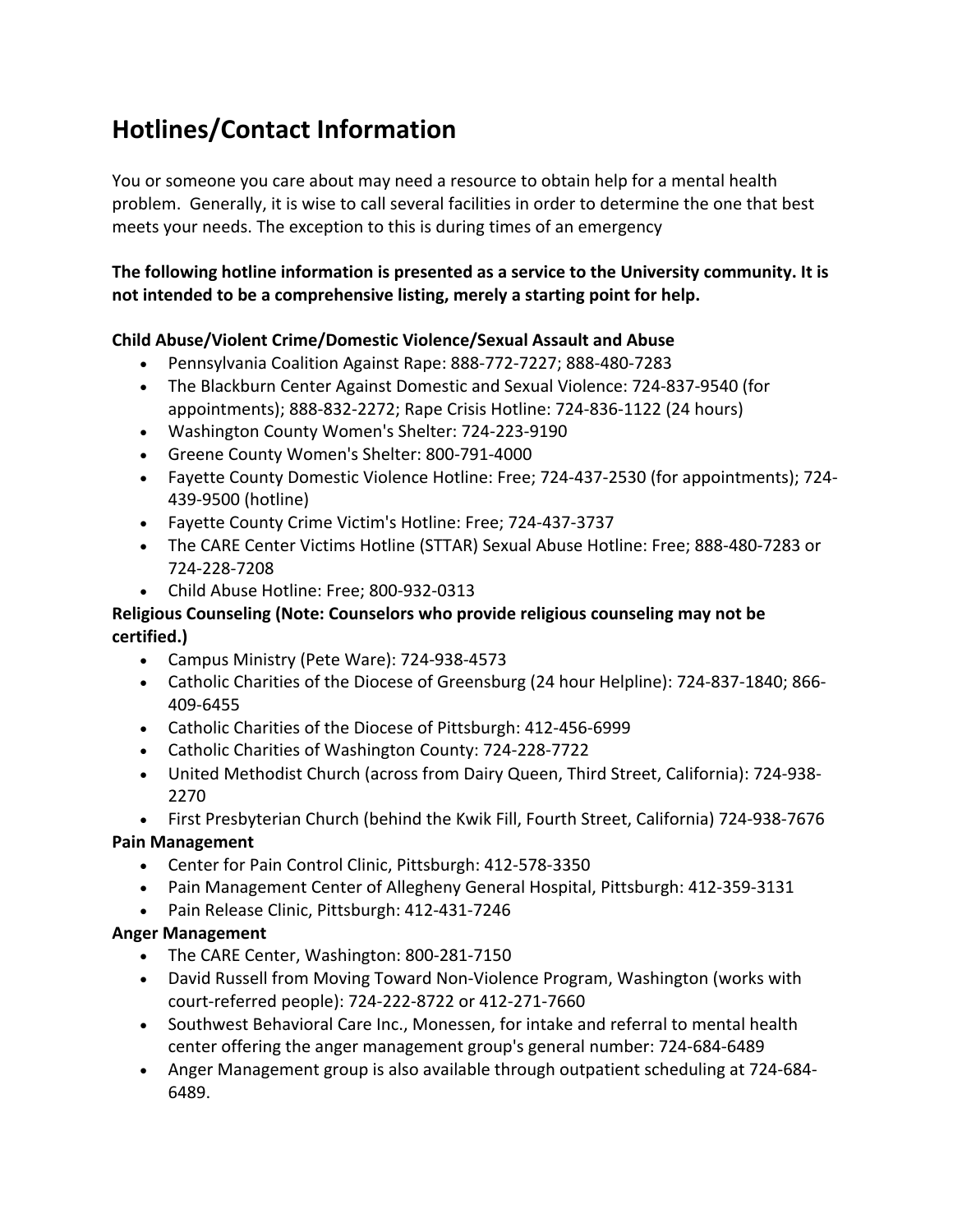## **Eating Disorders**

- The National Eating Disorders Association: 800-931-2237 (information and referrals); www.nationaleatingdisorders.org
- Center for Overcoming Problem Eating (COPE): 412-647-9329
- Eating Disorder Therapist Emily Heim: 724-884-0466
- Nutritionist Donna Bassi , Washington: 724-250-7870

## **Women's Health/Parenting**

- Parent Advocate Program: 724-225-2061
- Planned Parenthood of Western Pennsylvania: 800-426-4636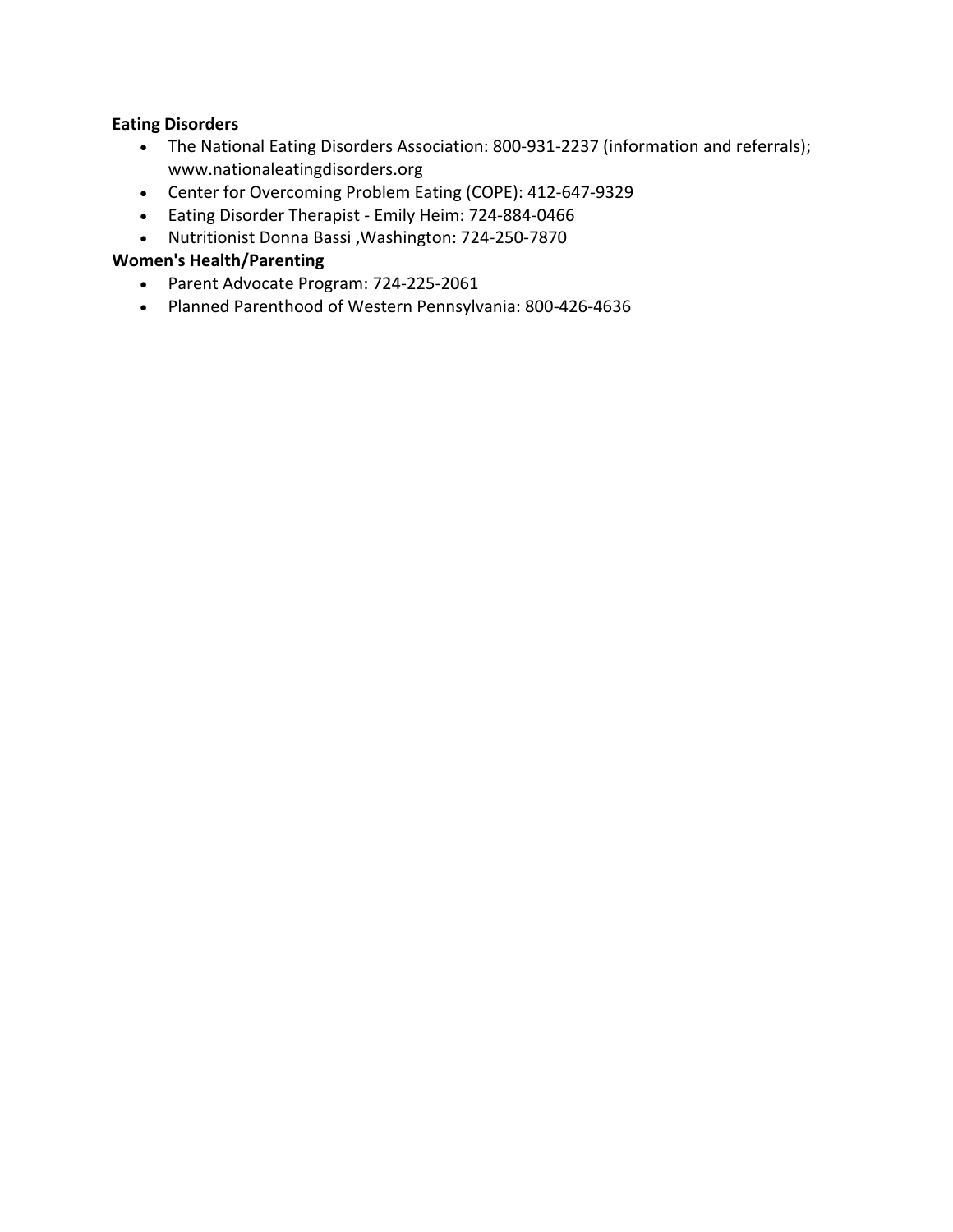## **Mental Health**

### **HOTLINES**

### **Psychiatrists**

(Private Practice - Local) (Fee - accepts some insurance. Ask if pre-certification is needed, which is often the case with managed care.)

Dr. Oscar Urrea (Psychiatric Care Systems) Offices in Connellsville, Monongahela and Washington **724-258-8014 Monongahela**

Dr. R.K. Mehta & Associates, Brownsville **724-785-9444**

Mon Valley Community Health Center, Monessen **724-684-9000** Dr. Ann McAllister, Phychiatrist, Washington **724-579-1075**

Western Psychiatric Institute and Clinic, Pittsburgh **412-624-1000**

Centerville Clinic **724-632-6801**

**Counseling; Mental Health Providers** 

The CARE Center, Washington **724-228-2200**

Chestnut Ridge Counseling Services, Uniontown **724-437-0729 724-437-1003 (free 24-hour hotline)**

Southwestern Pennsylvania Human Services Inc. (SPHS)

SPHS Behavioral Health, Donora No fee for the call. Fee may apply for continuing care. **724-379-6093**

SPHS Behavioral Health, Monessen (Treatment is provided at this location.)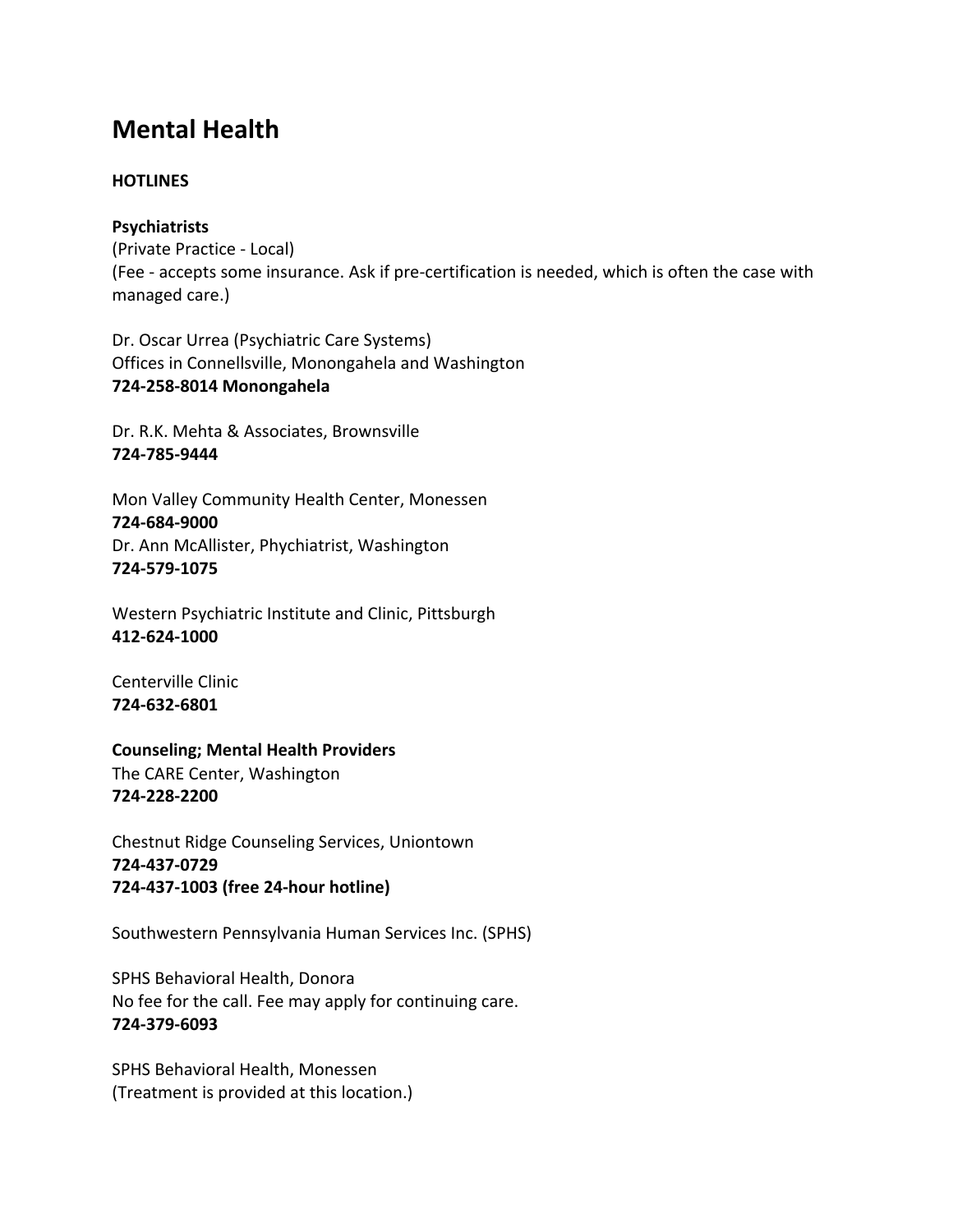#### **724-684-6489**

SPHS Crisis Center **724-225-3584**

Helpline of Washington County **1-800-237-1555**

Western Psychiatric Institute and Clinic, Pittsburgh **412-624-1000**

Centerville Clinic **724-632-6801**

Greene County Human Services **724-852-5276**

**Local Hospitals with Psychiatric Units** (Fee - accepts some insurance - ask about pre-certification)

Jefferson Regional Medical Center, Jefferson Borough **412-469-5000**

Mon Valley Hospital, Monongahela **724-258-1000**

Southwood Psychiatric Hospital, Pittsburgh **312-257-2290**

Washington Hospital 3A **724-222-7000**

Western Psychiatric Institute and Clinic, Pittsburgh **412-624-1000, ext. 1**

Westmoreland Hospital, Greensburg **724-832-4000**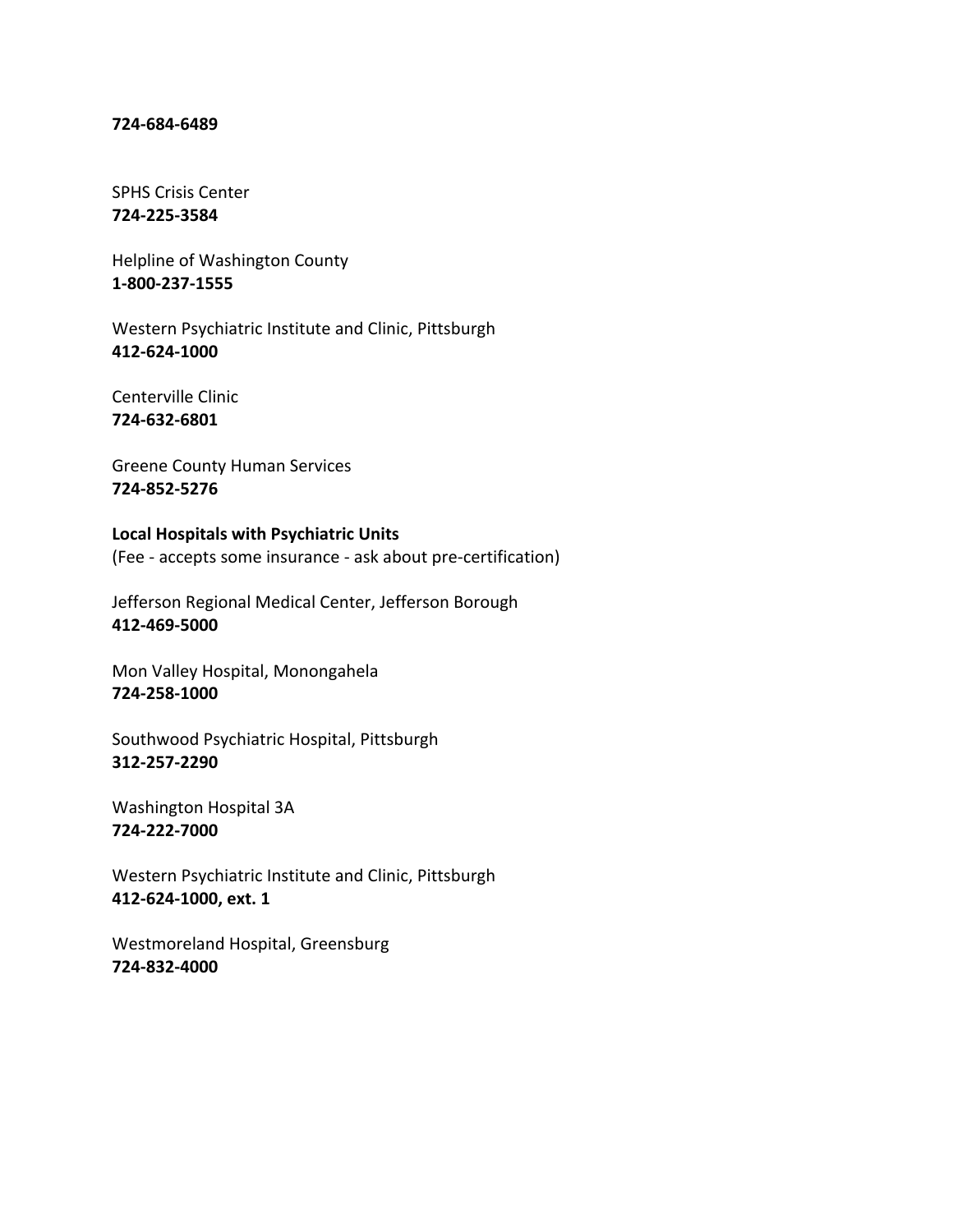## **Drugs and Alcohol**

#### **Smoking Cessation**

PA Quitline (smoking cessation assistance) **1-877-724-1090**

**Drug and Alcohol Recovery and Family Support Groups** A.A. (Alcoholic Anonymous) **412-471-7472 (Pittsburgh area)**

Al-Anon **1-800-628-8920 (Pittsburgh area)**

Gateway Rehabilitation Center (various locations) **724-228-0810** N.A. (Narcotics Anonymous) **412-391-5247 (Pittsburgh area)**

Neighborhood Drug Awareness Corps Inc., Washington **724-229-8321**

Mon Valley Drug and Alcohol Program, Monessen **724-684-7260 888-832-2272 Domestic Violence 724-836-1122 - Rape Crisis**

**Drug and Alcohol Treatment Centers** (Fee - accepts some insurance - ask about pre-certification.)

The CARE Center, Washington (outpatient treatment for drug and alcohol abuse/addictions) **724-228-2200** Gateway Rehabilitation Center, Pittsburgh **412-963-7077**

Gateway Rehabilitation Center, Greensburg **724-853-7300**

Gateway Rehabilitation Center, Greentree **412-928-5940**

Gateway Rehabilitation Center, Monroeville **412-373-2234**